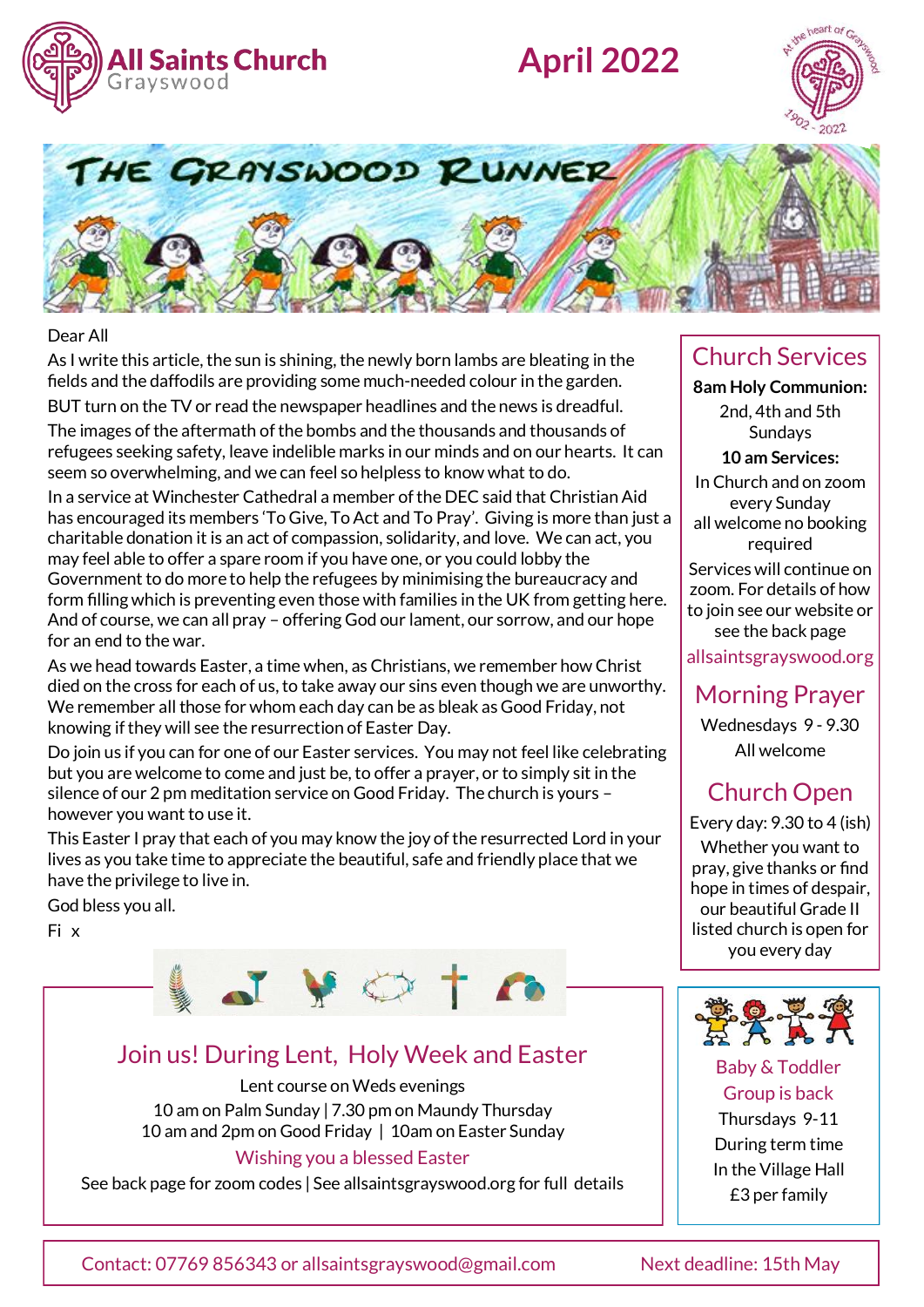

## God's Love in Our Lives

*At our 120th Anniversary service I asked the congregation to write on a paper heart what their prayer or vision was for All Saints as we move forward into this next chapter of the life of the church. These have been laminated and put on a prayer tree in the North Transept, so do please go in and have a look.*

*One idea was that we should collect anecdotal experiences from people in Grayswood of where they have felt God's love in their lives. We have decided to launch it this month and Jasmin Tempest has kindly written our first article which you can read below. You don't need to be a member of All Saints or any other church to offer up an article. We would really like this to be a shared experience. If you have an example that you would be willing to share, then please write it down and send it to Sarah at allsaintsgrayswood@gmail.com I look forward to reading your stories. Fi x* 

### TOUGH LOVE by Jasmin Tempest

As Easter approaches, I am reminded of how God intervened in my life, and both taught and empowered me to learn the true meaning of 'Tough Love'.

This time last year, my youngest brother got into trouble with the police. He and his wife, both alcoholics, had an argument that resulted in him being arrested and imprisoned in a cell overnight. They released him on bail on the condition he didn't go home. He phoned me and asked if he could stay for a few days. When he arrived, he was angry, bewildered and hungry.

Four days turned into a month. Night after night, I listened to his angry outpourings, fuelled by drink. Then, one Saturday night, when the bail term had been extended to three months, it was awful, and everything I said to try to calm and reassure him was met with fierce resistance. His upset and anger were directed at everyone, including me. I was emotionally exhausted.

The following day in church, I cried the whole way through the service. Two of our congregation had noticed and came to talk to me. 'How can I be a Christian and ask my brother to leave?' I wailed at them.

Then something extraordinary happened. As the three of us prayed for a solution, I felt a hug so distinct I knew it could only be the arms of Jesus wrapping around me.

When I got home, my brother was preparing a Sunday roast, his way of apology. He is a brilliant cook. He told me he would move to a Travel Lodge. I didn't even have to ask him to leave. **Within the hour my prayer was answered – or so I thought.** 

But I had a much bigger lesson to learn.

During the following few days when he hadn't left, friends and family told me to tell him to go; it was *tough love*, they said. I began to wonder. Was it really? Or was it 'convenient' love because I was struggling to cope. Was it even love at all?

**I am not sure what day it was, but the solution came to me in the same week. Tough love didn't mean taking an action that would make my brother's life worse, chucking him out to sink or swim – it was me who had to toughen up to give him the unconditional love he needed.** 

So that's what I did. **I told him he would always have a home with me.** I encouraged him to let go of his anger and look for silver linings. I got him to paint my barns (he offered) which meant he was outside on sunny days doing something positive. I helped him reduce the drinking by half (not easy) and drove him to local places for days out. I encouraged friends to visit so he could cook for them, his self-worth increasing every time we praised the delicious meals. He started to glimpse an alternative life. I even got him to church one day. He laughed when I said I would write a book called 'Three months with my brother', and it became a running joke of anecdotal stories.

Although the title would change to 'Seven months with my Brother', he was by God's Grace I believe, a strong and positive man when he finally went home. He may have learned a few things, but I was the one who gained the most. I now understood how much the power of God's Love in my life could achieve.

And now, as I deal with cancer, those months with my brother have become infinitely precious. *Jasmin*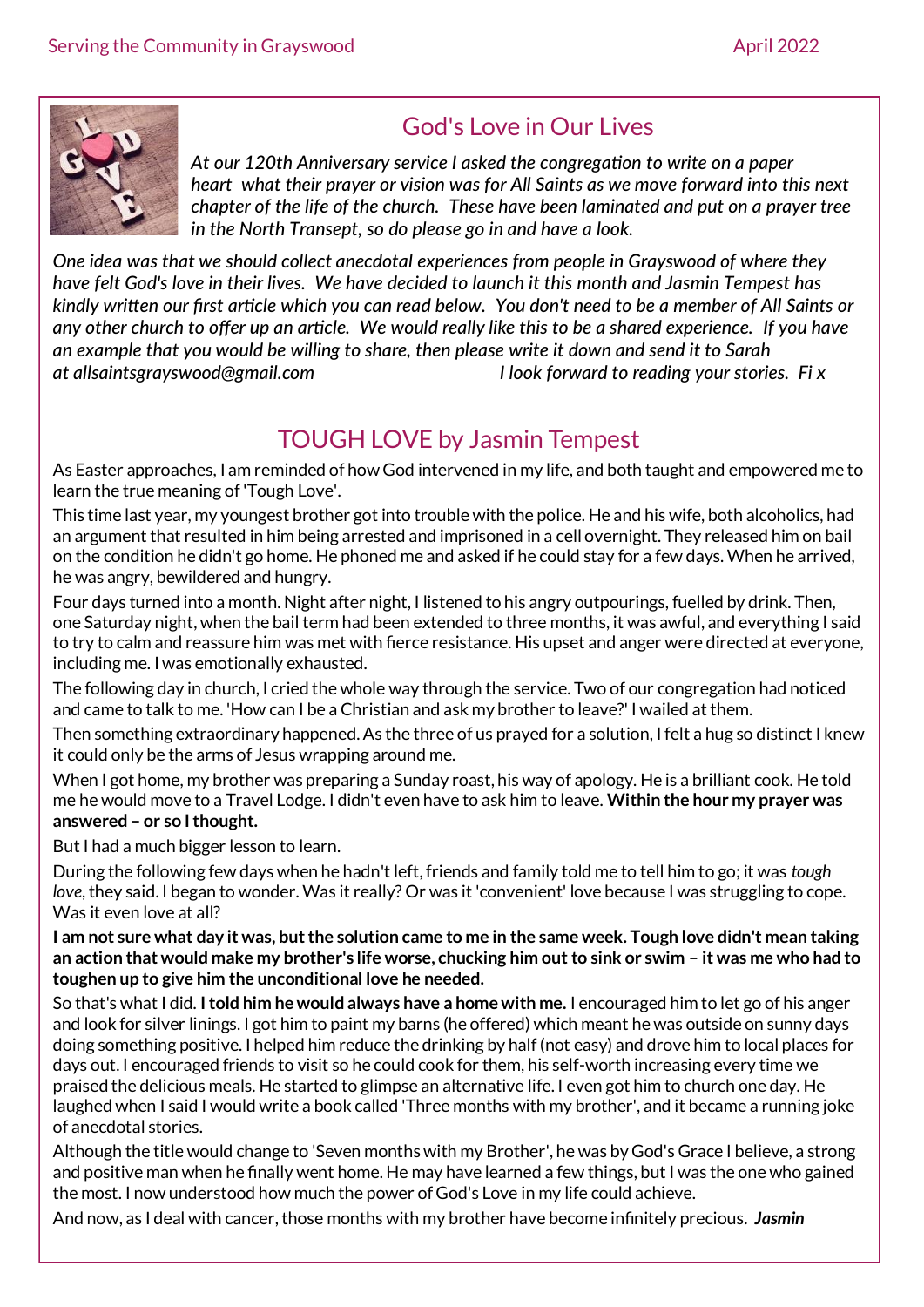THE HUNTER CENTRE Supporting those living with **DEMENTIA** 

### The Welcome Club

Caring for someone with dementia? Feeling isolated? Would you like someone to talk to, who knows how you're feeling?



Pop down to see us on a Tuesday afternoon, 1.30 – 3.30pm either on your own or with the person you are caring for. The last Tuesday of the month is a lunch club. Light lunch provided.

There will be a variety of activities on offer and visits from professionals including Dementia Navigators from the Alzheimer's Society and local solicitors that can advise on any legal issues.

For more information, please contact Denise 01428 654710 | [deputy@thehuntercentre.co.uk](mailto:deputy@thehuntercentre.co.uk) 

### Summer Barn Dance

Dancing, Food, Drinks and general merriment organised by The Friends of All Saints, Grayswood Friday 17th June 2022

# Grayswood Book Club

Bad Blood—John Carreyou March



on Tues, 19th April at 8 pm Contact Angela: awheeler100@gmail.com

# Time to Be… in the presence of God

A quiet hour where we can pray with scripture and pray for others | 3rd Weds of the month @7pm

Zoom code: 844 4083 8929 Passcode: TimetoBe

Email Elaine for more info revelainecollins@icloud.com



### Passion of Jesus

Play in Trafalgar Square on Good Friday 15thApril | 12 noon & 3:15pm Free performance | All welcome Livestreamed on facebook

### Grayswood Club

Coffee and Chat Drop in for tea/coffee and homemade cakes 14th April 10 am to 12 noon

Games Night

7.30-10.00, every Wednesday

Quiz night Thursday 28th April from 7:45pm

Knockout Skittles Friday, 8th April 7.30 pm

Teams of 4, come as a team or join in on the night Film Club

7.15 pm, 23rd April " Sideways"

Kids' Film 3.00 pm, 24th April "Hop"

Members only but it's easy to join : Call 07808 474147

**www.grayswoodclub.co.uk**

*Thank you to all who provided food, walked the dog and kept me company when I came out of hospital—Jean White*



TRINKET TALES Our April WI meeting hands over to YOU!



DATE:Wednesday 13th April TIME: 7:45pm

WHERE: Grayswood Village Hall A cherished childhood toy, a prized picture or photo, a quirky curio with a fun story behind it... Our April meeting invites members and friends to bring in a 'special something' and share its story. Not compulsory, of course - some of us will simply enjoy sitting and listening to these 'trinket tales'.

#### **FOR MORE INFORMATION, CONTACT**:

**EMAIL:** grayswoodwi@gmail.com **WEBSITE:** grayswoodwi.wixsite.com/home **FACEBOOK:** @grayswoodwomensinstitute